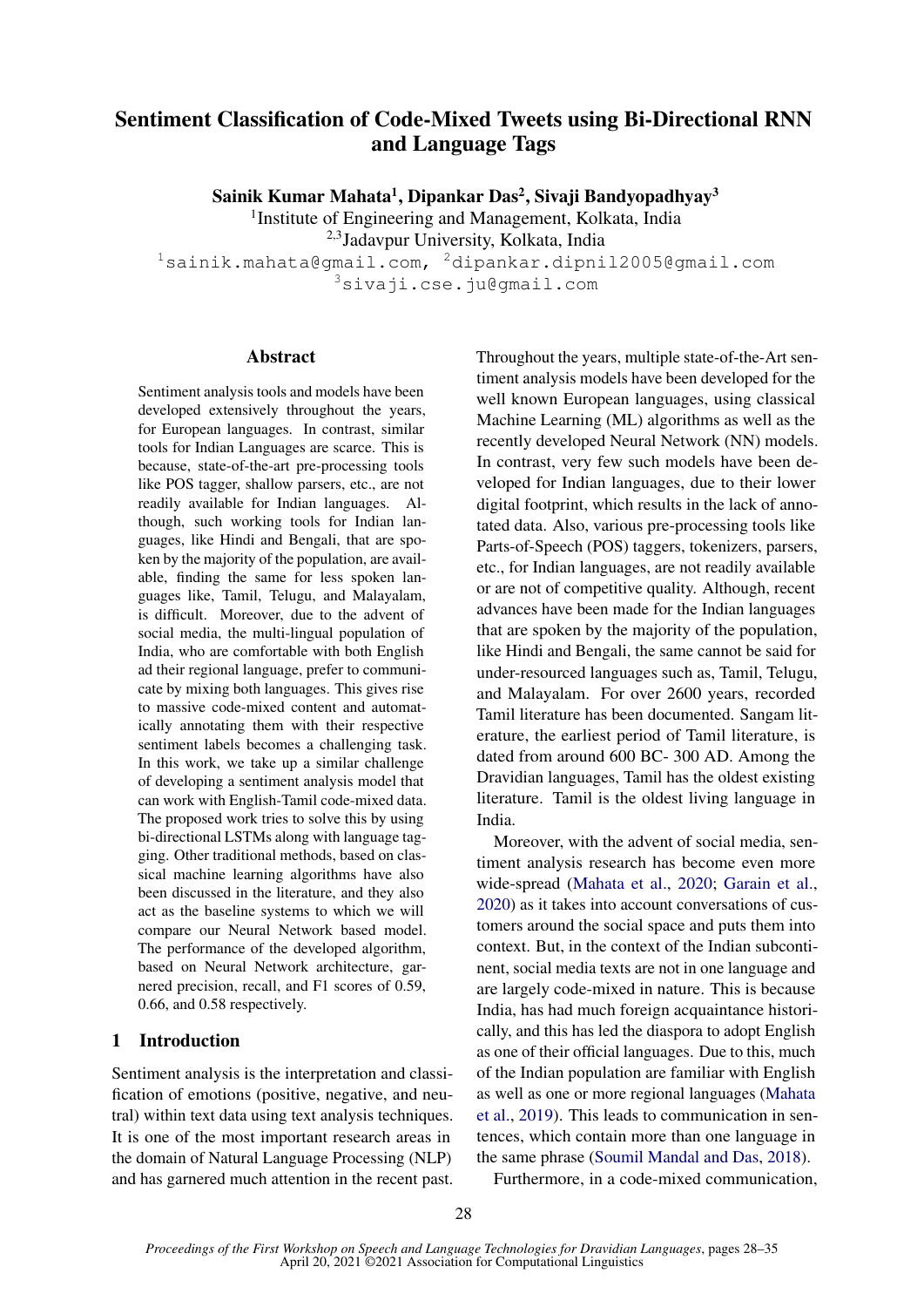words of different languages are generally written in Roman script, which leads to the formation of complex syntactical structures that are difficult to parse with traditional NLP tools. While traditional sentiment analysis models can model themselves on social media texts in one language, the same cannot be said for texts that are code-mixed in nature and also comprised of Indian low-resourced languages.

The proposed approach aims to mitigate this research problem for English-Tamil code-mixed texts and uses Bi-Directional Long-Short-term-Memory (LSTM)s [\(Hochreiter and Schmidhuber,](#page-6-3) [1997\)](#page-6-3) to tag the texts with their respective sentiment. Language tagging of individual words was used as additional features while training the classification model. Moreover, the training corpus was passed through FastText [\(Bojanowski et al.,](#page-5-0) [2016\)](#page-5-0) embedding, to map the semantically similar words in a common 3D space. This mapping was also used to build the classification system. The designed model, when evaluated on test data, garnered an F1 score of 0.58.

Other baseline sentiment analysis models were also developed using classical ML algorithms and were used to compare the quality of the proposed algorithm developed by using NNs.

The rest of the paper is organized as follows. Section [2](#page-1-0) describes some of the previous research work conducted on the domain of language identification and sentiment analysis of code-mixed texts. Section [3](#page-2-0) describes the training and the test data used to develop and analyze our model. Section [4](#page-2-1) introduces the model developed for identifying languages of individual words in a code-mixed sentence. Also, it describes our developed model and all the baseline models that were developed using traditional ML algorithms.Finally, section [5](#page-4-0) and [6](#page-4-1) deals with the evaluation of our model and the concluding remarks.

## <span id="page-1-0"></span>2 Related Work

Social media has become the voice of many people over the decades and it has special relations with real-time events. With its rise, a lot of data is being generated every day and information extraction from such data has become an important research area. Also, the multi-lingual speaker, who prefers to communicate in more than one language, when expressing their opinions, generates a new kind of language, known as code-mixed language. Since,

these kinds of data are more or less always written in the Roman script, analyzing these kinds of data, with help of NLP tools, becomes even more difficult.

Over the years, many experiments have been performed on code-mixed data. These include language identification, sentiment analysis, etc., to name a few. Language identification tasks have been earlier performed on various language pairs, such as Spanish-English (Negrón Goldbarg, [2009\)](#page-7-1), French-English [\(Voss et al.,](#page-7-2) [2014\)](#page-7-2), Hindi-English [\(Vyas et al.,](#page-7-3)  $2014$ ; Das and Gambäck,  $2014$ ) and Bengali-English (Das and Gambäck, [2014\)](#page-6-4). While these experiments were conducted with the help of dictionary word matching and ML-based algorithms such as Support Vector Machines (SVM), word-based logistic regression classifiers, and Latent Direchlet Allocation (LDA) [\(Blei et al.,](#page-5-1) [2003\)](#page-5-1), we use more state-of-the-art deep learning approaches to achieve the same.

Also, sentiment analysis or opinion mining from code-mixed data is a trivial task because

- Generally, code-mixed data is noisy in nature and requires cleaning and normalization.
- It needs several steps such as language identification and POS tagging.
- There is no sentiment annotated code-mixed lexicon available for any language pairs.
- The available code-mixed datasets are small in size to perform any unsupervised classification.

Sentiment analysis of Hindi-English code-mixed was performed by Joshi et al. (2016) which used sub-word level representations in LSTM architecture to perform it. Shalini et. al. [\(Shalini](#page-7-4) [et al.,](#page-7-4) [2018\)](#page-7-4), attempted a case-study on sentiment analysis of English-Kannada, English-Hindi, and English-Bengali texts using various machine and deep learning methods settings, like i. Doc2Vec+SVM, ii. FastText+Softmax, iii. Bi-LSTM+SoftMax and iv. CNN+SoftMax. Their reported results showed better accuracy when using deep learning methods as compared to traditional machine learning methods.

Our work, on the other hand, is an amalgamation of all the methods pointed out earlier and incorporates language identification modules, the usage of FastText embeddings, and Bi-LSTM cells to develop the deep learning model.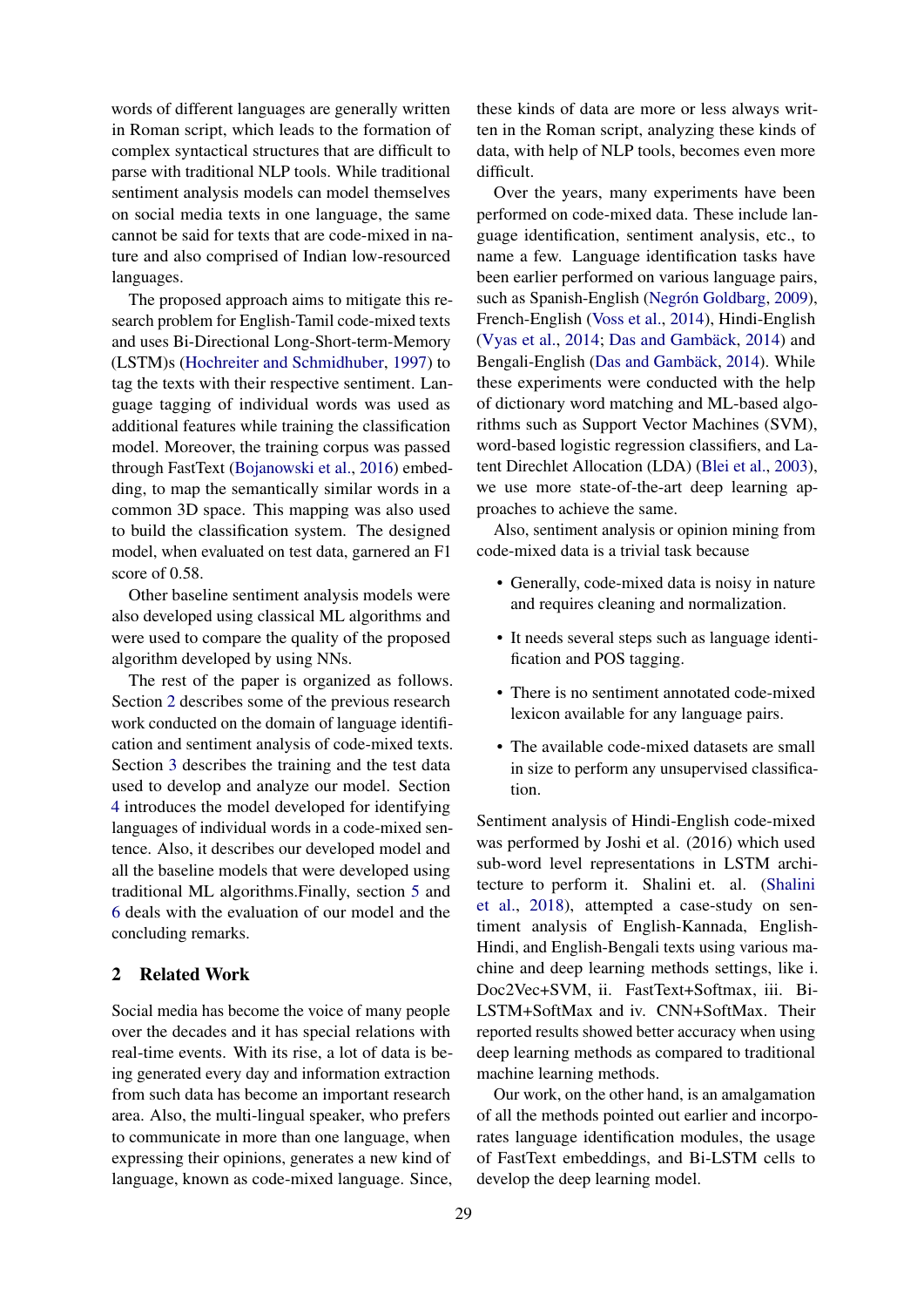## <span id="page-2-0"></span>3 Data

The data for building the sentiment analysis model for English-Tamil code-mixed data was collected from the "Dravidian-CodeMix - FIRE 2020"[1](#page-2-2) shared task. The organizers of the task provided us with Tamil-English and Malayalam-English codemixed text data, derived from YouTube video comments. The dataset contained all the three types of code-mixed sentences – Inter-Sentential switch, Intra-Sentential switch, and Tag switching and had five output labels; Positive, Negative, Mixed Feelings, Not Tamil, and Unknown State. Most comments were written in Roman script with either Tamil / Malayalam grammar with English lexicon or English grammar with Tamil / Malayalam lexicon. Some comments were written in Tamil / Malayalam script with English expressions in between. Further, the English-Tamil dataset was divided into training, validation, and test data which had 11,335, 1,260, and 3,149 code-mixed sentence instances respectively.

## <span id="page-2-1"></span>4 Framework

After we collected the English-Tamil code-mixed labeled dataset, the initial pre-processing steps included the removal of extra characters to clean the data. The extra characters that were removed/cleaned included

- Removing mentions
- Removing punctuation
- Removing URLs
- Contracting extra white space
- Extracting words from hashtags

After the pre-processing step, we proceeded with tokenizing the cleaned sentences using the  $NLTK<sup>2</sup>$  $NLTK<sup>2</sup>$  $NLTK<sup>2</sup>$ library. Subsequently, we used this data to train FastText embedding. This was done, to map the words with similar meaning and context, close to each other in a 3D space. The skip-gram model was used instead of the continuous-bag-of-words (CBOW) model as skip-gram works best for low data sizes. The model took into account character n-grams from 3 to 6 characters. Using the trained model, we were able to extract word vectors of size 100. These word vectors were preserved to be used as input for our sentiment analysis model.

#### 4.1 Language Identification

Apart from providing our model, with the sequential word vectors of sentences, we also decided on providing an extra input in the form of language tags of every word of the sentences. For this, we developed a language identification system, that was trained to classify individual words, written in Roman script, as either English or Tamil. To achieve this, we used the character-level LSTM architecture put forward by [Mandal et al.](#page-6-5) [\(2018\)](#page-6-5). This is a model having stacked LSTM of sizes 193-128-128- 1, in order where 193 is the input dimension while 1 is the output dimension.

The training data was acquired by concatenating different datasets for both English and Tamil. For the English data, we used the words from the NLTK corpus, that contained 2,34,377 unique English words. For the Tamil data, we used the data from Google Dakshina Dataset<sup>[3](#page-2-4)</sup>. This dataset contained 48,998 Tamil words, transliterated in Roman script. After adding up both the datasets, we were able to gather 2,83,332 words. Of this, 3,35,792 words were used for the training data and the rest 5,000 words were used as the test data. Also, since the data labels were imbalanced, we used the class weight feature of  $sklearn<sup>4</sup>$  $sklearn<sup>4</sup>$  $sklearn<sup>4</sup>$  package to assign class weights.

The schematic of the developed language identification model is shown in Figure [1.](#page-3-0) After testing the model with 5,000 words, the model returned an accuracy of 96.89%. The other metrics for the model are shown in Table [1.](#page-2-6)

<span id="page-2-6"></span>

| <b>Metrics</b>   | Value  |
|------------------|--------|
| <b>Accuracy</b>  | 96.89% |
| <b>Precision</b> | 0.94   |
| Recall           | 0.96   |
| <b>F1-Score</b>  | 0.95   |

Table 1: Accuracy metrics of the Language Identification model.

<span id="page-2-2"></span><sup>1</sup>[https://dravidian-codemix.github.io/](https://dravidian-codemix.github.io/2020/) [2020/](https://dravidian-codemix.github.io/2020/)

<span id="page-2-3"></span><sup>2</sup> https://www.nltk.org/

<span id="page-2-4"></span><sup>3</sup>[https://github.com/](https://github.com/google-research-datasets/dakshina)

[google-research-datasets/dakshina](https://github.com/google-research-datasets/dakshina)

<span id="page-2-5"></span><sup>4</sup>[https://scikit-learn.org/stable/](https://scikit-learn.org/stable/modules/generated/sklearn.utils.\class_weight.compute_class_weight.html) [modules/generated/sklearn.utils.\class\\_](https://scikit-learn.org/stable/modules/generated/sklearn.utils.\class_weight.compute_class_weight.html) [weight.compute\\_class\\_weight.html](https://scikit-learn.org/stable/modules/generated/sklearn.utils.\class_weight.compute_class_weight.html)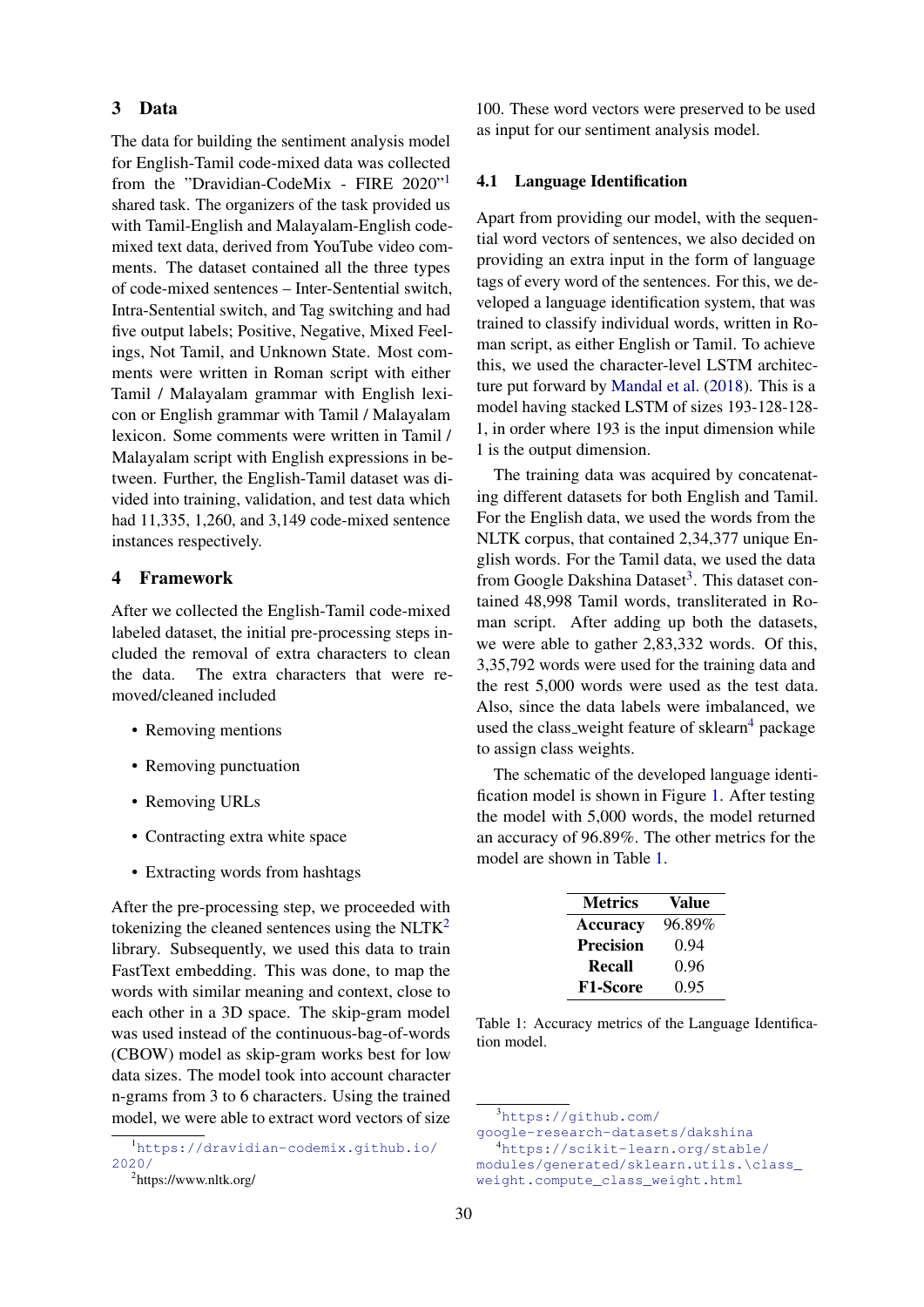<span id="page-3-0"></span>

Figure 1: Classification model for language identification.

## 4.2 Sentiment Classification

*Embedding Layer*<br>
Through Theoreton Havan<br>
Through Theoreton Havan<br>
and Words<br>
at character level)<br>
In model for language identifica-<br>
susfication<br>
incertical condition and the<br>
electrical condition and the<br>
electrical c Using the language identification model, we were able to classify the words of the validation and the training data into either English or Tamil. Now, the next step was to develop the sentiment classification model which was to be designed for taking two inputs; i. the individual words of the code-mixed tweets and ii. the language tags of the individual words in the code-mixed tweets. The vectors of the individual words of the training data, as discussed earlier, were extracted from the already trained FastText embedding file. Thereafter, vectors of sentences of the train and validation dataset were extracted from the trained embedding. The language tags and the word vectors were merged using a Concatenation layer and were given as input to a Bi-Directional LSTM cell. The context vector was then mapped to the output labels with the help of a Dense layer.

The schematic of the model is shown in Figure [2.](#page-3-1) Other parameters of the model are as follows.

- batch size: 32
- epochs: 50
- optimizer: adam
- loss: sparse categorical cross-entropy
- validation split: 0.1

On validating the developed model using a validation split of 0.1 (1,260 sentences), it garnered

<span id="page-3-1"></span>

Figure 2: Code-Mixed Sentiment Analysis model.

accuracy and F1-Score of 70.42% and 0.63 respectively. We also trained three other models, where the basic architecture was the same, the difference being the usage of LSTM/Bi-Directional LSTM and language tag features. The models were

- Bidirectional LSTM without the language tag feature.
- LSTM with the language tag feature.
- LSTM without the language tag feature.

The accuracy and F1-Score of every model are shown in Table [2.](#page-4-2)

#### 4.3 Baseline Models

For developing the baseline models, we decided on using traditional ML algorithms. The algorithms chosen were,

- Naive Bayes algorithm
- Logistic Regression algorithm
- Support Vector Machine algorithm
- Random Forest algorithm

Four types of models with different features were selected to develop the models. Count Vectorizer, which converts a collection of text documents to a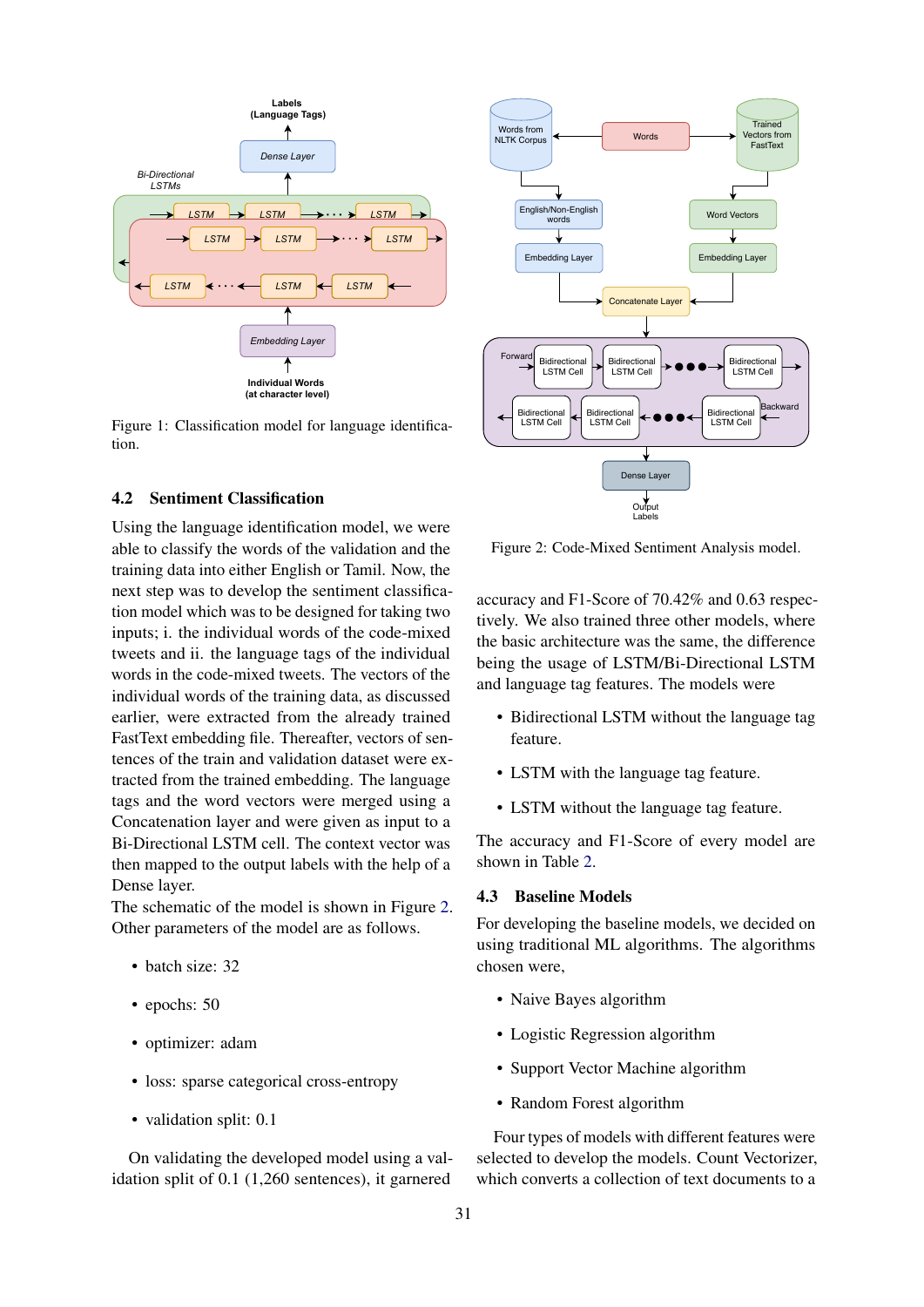<span id="page-4-2"></span>

| Model            | Bi-LSTM+ln tag |         | Bi-LSTM LSTM+ln tag | <b>LSTM</b> |
|------------------|----------------|---------|---------------------|-------------|
| Accuracy         | 70.42\%        | 70.82\% | 70.62%              | 70.22\%     |
| <b>F1-Score</b>  | 0.63           | 0.61    | 0.62                | 0.62        |
| <b>Precision</b> | 0.62           | 0.59    | 0.63                | 0.62        |
| Recall           | 0.70           | 0.71    | 0.71                | 0.70        |

<span id="page-4-3"></span>Model Algorithm Features Accuracy Precision Recall F1-Score NB  $CV$  Word 65.23% 0.52 0.65 0.58 Word+Ln Tag 69.20% 0.55 0.69 0.61 **TF-IDF** Word 64.96% 0.51 0.65 0.57<br> **TF-IDF** Word LET The 60.68% 0.56 0.70 0.63 Word+Ln Tag 69.68% 0.56 0.70 0.62 LR  $CV$  Word 65.22% 0.51 0.65 0.57 Word+Ln Tag 68.65% 0.53 0.69 0.60 **TF-IDF** Word 66.54% 0.53 0.67 0.59 Word+Ln Tag 70.23% 0.56 0.70 0.62 SVM  $CV$  Word 65.34% 0.52 0.65 0.58  $\overline{\text{Word+Ln Tag}}$  68.88% 0.53 0.69 0.60 TF-IDF Word 65.89% 0.52 0.66 0.58 Word+Ln Tag 69.44% 0.53 0.69 0.60 RF  $CV$  Word 65.12% 0.49 0.65 0.56 Word+Ln Tag 69.76% 0.54 0.70 0.61 **TF-IDF** Word 64.27% 0.51 0.64 0.57<br> **TF-IDF** Word LET The 60.60% 0.52 0.70 0.60  $\overline{\text{Word+Ln Tag}}$  69.60% 0.53 0.70 0.60

Table 2: Comparison of accuracy scores of the developed models built using NN architecture.

Table 3: Comparison of accuracy scores of the developed models built using ML algorithms.

matrix of token counts was used as a feature. This implementation produces a sparse representation of the counts. Since we did not provide an a-priori dictionary and did not use an analyzer that does some kind of feature selection, the number of features was equal to the vocabulary size found by analyzing the data.

For the second model, we used the TF-IDF Vectorizer, with maximum features of 5000, where it converts a collection of raw documents to a matrix of TF-IDF features. We used the 2-gram and 3-gram range for this.

Also, for the third and the fourth model, the same features, Count Vectorizer and TF-IDF Vectorizer were used but in this case, we went for data augmentation, where the input was changed from words only to the form of  $Word\_LanguageTag$ .

On validation, the accuracy metrics garnered by the developed models, are shown in Table [3.](#page-4-3)

## <span id="page-4-0"></span>5 Evaluation

From Tables [2](#page-4-2) and [3,](#page-4-3) we can see that though the ML and DL models perform neck-in-neck, but still,

we preferred the DL model, developed using Bidirectional LSTM's and language tag feature as it garnered the highest F1-Score. This model was then tested using 3,149 test data, provided by the shared task organizers. The results of the testing phase of the selected model are quantified in Table [4.](#page-4-4)

<span id="page-4-4"></span>

| Model       | <b>Precision Recall F1-Score</b> |      |      |  |
|-------------|----------------------------------|------|------|--|
| $Bi$ -LSTM+ | 0.59                             | 0.66 | 0.58 |  |
| ln tag      |                                  |      |      |  |

Table 4: Final evaluation of the model, developed using Bidirectional LSTMs and Language Tag features.

## <span id="page-4-1"></span>6 Conclusion

In the current work, we attempted to solve the problem of Sentiment Analysis of code-mixed English-Tamil sentences. Our system was based on using Bi-Directional LSTM along with Language Tag features. Also, FastText embedding was used to generate word vectors to train the model. For predicting the language tags, another deep learning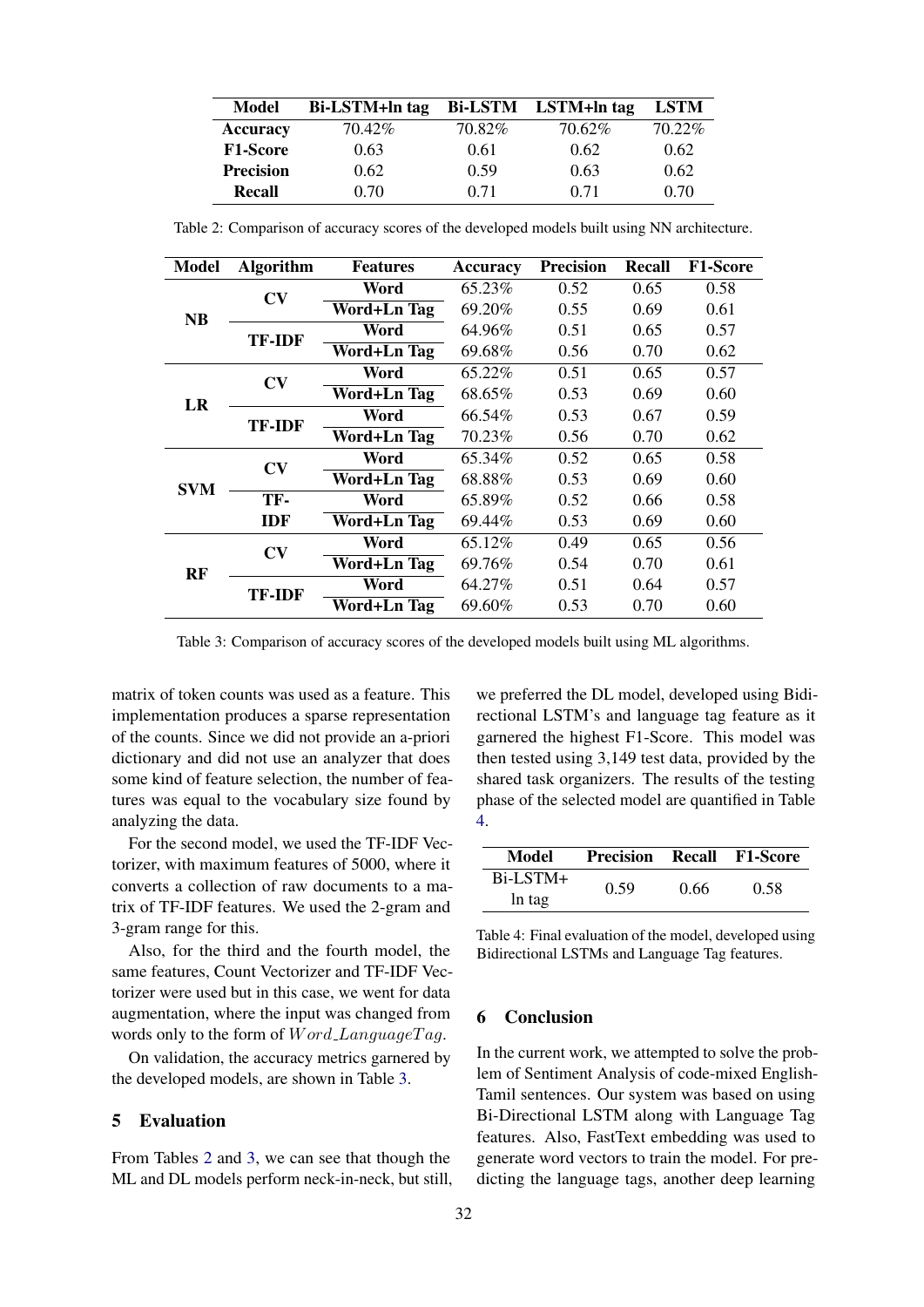system, based on character embedding was also developed. Other models, based on traditional ML algorithms were also developed that was used to compare our developed model. Our system, when evaluated on the test data, garnered an F1 score of 0.58. As future work, we would like to increase this data, as deep learning algorithms tend to work well with higher amount of data and use state-ofthe-art Neural Network architectures, like BERT, RoBERTa, etc., on this data, taking into advantage the concept of matrix and embedded language, SentiWordNet, and other NLP features.

## References

- Alfred V. Aho and Jeffrey D. Ullman. 1972. *The Theory of Parsing, Translation and Compiling*, volume 1. Prentice-Hall, Englewood Cliffs, NJ.
- American Psychological Association. 1983. *Publications Manual*. American Psychological Association, Washington, DC.
- Rie Kubota Ando and Tong Zhang. 2005. A framework for learning predictive structures from multiple tasks and unlabeled data. *Journal of Machine Learning Research*, 6:1817–1853.
- Galen Andrew and Jianfeng Gao. 2007. Scalable training of L1-regularized log-linear models. In *Proceedings of the 24th International Conference on Machine Learning*, pages 33–40.
- <span id="page-5-1"></span>David M Blei, Andrew Y Ng, and Michael I Jordan. 2003. Latent dirichlet allocation. *Journal of machine Learning research*, 3(Jan):993–1022.
- <span id="page-5-0"></span>Piotr Bojanowski, Edouard Grave, Armand Joulin, and Tomas Mikolov. 2016. Enriching word vectors with subword information. *arXiv preprint arXiv:1607.04606*.
- Bharathi Raja Chakravarthi. 2020a. [HopeEDI: A mul](https://www.aclweb.org/anthology/2020.peoples-1.5)[tilingual hope speech detection dataset for equality,](https://www.aclweb.org/anthology/2020.peoples-1.5) [diversity, and inclusion.](https://www.aclweb.org/anthology/2020.peoples-1.5) In *Proceedings of the Third Workshop on Computational Modeling of People's Opinions, Personality, and Emotion's in Social Media*, pages 41–53, Barcelona, Spain (Online). Association for Computational Linguistics.
- Bharathi Raja Chakravarthi. 2020b. *Leveraging orthographic information to improve machine translation of under-resourced languages*. Ph.D. thesis, NUI Galway.
- Bharathi Raja Chakravarthi, Mihael Arcan, and John P. McCrae. 2018. [Improving wordnets for under](https://www.aclweb.org/anthology/2018.gwc-1.10)[resourced languages using machine translation.](https://www.aclweb.org/anthology/2018.gwc-1.10) In *Proceedings of the 9th Global Wordnet Conference*, pages 77–86, Nanyang Technological University (NTU), Singapore. Global Wordnet Association.
- Bharathi Raja Chakravarthi, Mihael Arcan, and John P. McCrae. 2019. [WordNet gloss translation for under](https://www.aclweb.org/anthology/W19-7101)[resourced languages using multilingual neural ma](https://www.aclweb.org/anthology/W19-7101)[chine translation.](https://www.aclweb.org/anthology/W19-7101) In *Proceedings of the Second Workshop on Multilingualism at the Intersection of Knowledge Bases and Machine Translation*, pages 1–7, Dublin, Ireland. European Association for Machine Translation.
- Bharathi Raja Chakravarthi, Navya Jose, Shardul Suryawanshi, Elizabeth Sherly, and John Philip Mc-Crae. 2020a. [A sentiment analysis dataset for code](https://www.aclweb.org/anthology/2020.sltu-1.25)[mixed Malayalam-English.](https://www.aclweb.org/anthology/2020.sltu-1.25) In *Proceedings of the 1st Joint Workshop on Spoken Language Technologies for Under-resourced languages (SLTU) and Collaboration and Computing for Under-Resourced Languages (CCURL)*, pages 177–184, Marseille, France. European Language Resources association.
- Bharathi Raja Chakravarthi, M Anand Kumar, John Philip McCrae, Premjith B, Soman KP, and Thomas Mandl. 2020b. Overview of the track on HASOC-Offensive Language Identification-DravidianCodeMix. In *Working Notes of the Forum for Information Retrieval Evaluation (FIRE 2020). CEUR Workshop Proceedings. In: CEUR-WS. org, Hyderabad, India*.
- Bharathi Raja Chakravarthi and Vigneshwaran Muralidaran. 2021. Findings of the shared task on Hope Speech Detection for Equality, Diversity, and Inclusion. In *Proceedings of the First Workshop on Language Technology for Equality, Diversity and Inclusion*. Association for Computational Linguistics.
- Bharathi Raja Chakravarthi, Vigneshwaran Muralidaran, Ruba Priyadharshini, and John Philip Mc-Crae. 2020c. [Corpus creation for sentiment anal](https://www.aclweb.org/anthology/2020.sltu-1.28)[ysis in code-mixed Tamil-English text.](https://www.aclweb.org/anthology/2020.sltu-1.28) In *Proceedings of the 1st Joint Workshop on Spoken Language Technologies for Under-resourced languages (SLTU) and Collaboration and Computing for Under-Resourced Languages (CCURL)*, pages 202–210, Marseille, France. European Language Resources association.
- Bharathi Raja Chakravarthi, Ruba Priyadharshini, Shubhanker Banerjee, Richard Saldhana, John Philip McCrae, Anand Kumar M, Parameswari Krishnamurthy, and Melvin Johnson. 2021a. Findings of the shared task on Machine Translation in Dravidian languages. In *Proceedings of the First Workshop on Speech and Language Technologies for Dravidian Languages*. Association for Computational Linguistics.
- Bharathi Raja Chakravarthi, Ruba Priyadharshini, Navya Jose, Anand Kumar M, Thomas Mandl, Prasanna Kumar Kumaresan, Rahul Ponnusamy, Hariharan V, Elizabeth Sherly, and John Philip Mc-Crae. 2021b. Findings of the shared task on Offensive Language Identification in Tamil, Malayalam, and Kannada. In *Proceedings of the First Workshop on Speech and Language Technologies for Dravidian Languages*. Association for Computational Linguistics.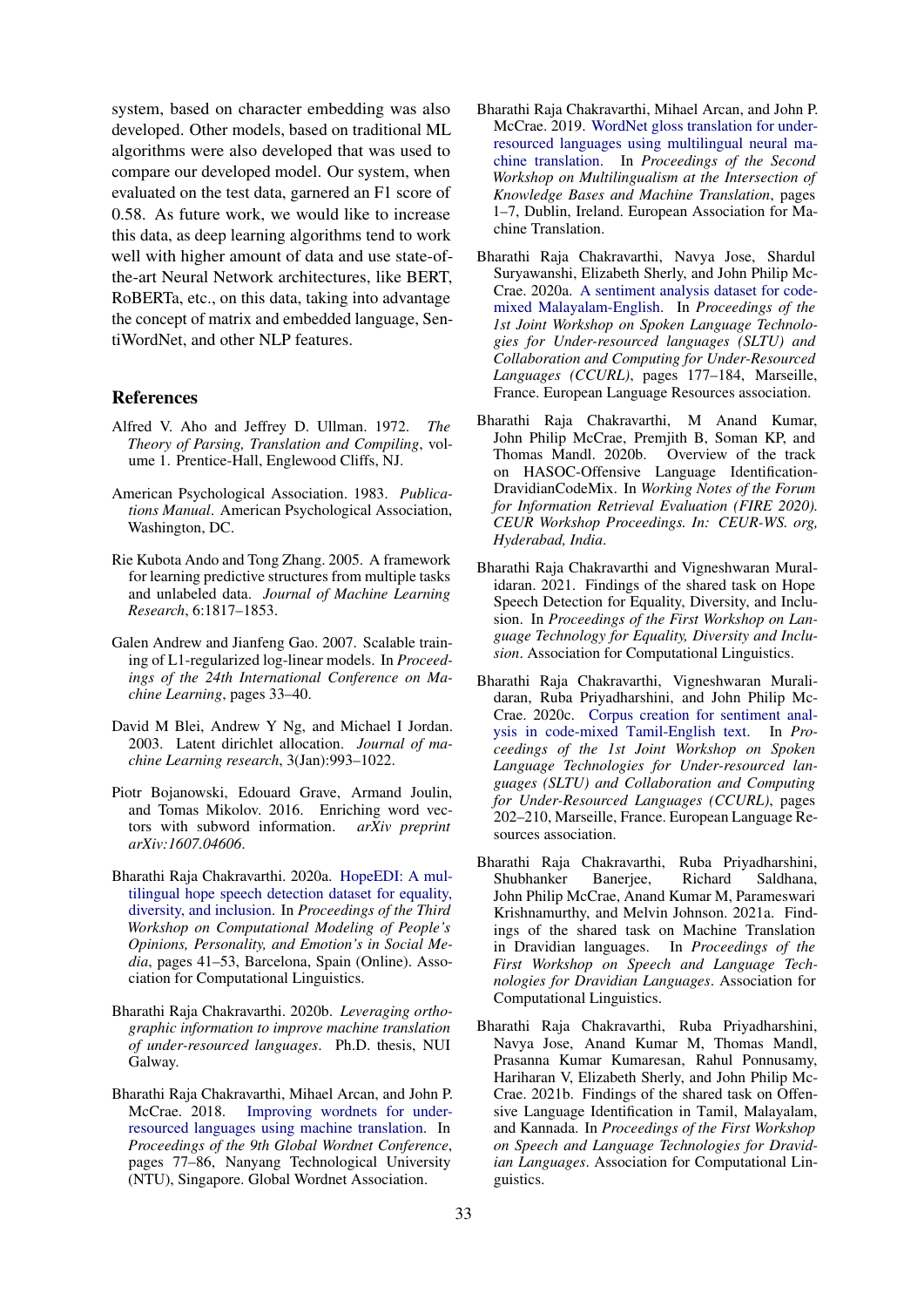- Bharathi Raja Chakravarthi, Ruba Priyadharshini, Vigneshwaran Muralidaran, Shardul Suryawanshi, Navya Jose, Elizabeth Sherly, and John P. McCrae. 2020d. [Overview of the Track on Sentiment Analy](https://doi.org/10.1145/3441501.3441515)[sis for Dravidian Languages in Code-Mixed Text.](https://doi.org/10.1145/3441501.3441515) In *Forum for Information Retrieval Evaluation*, FIRE 2020, page 21–24, New York, NY, USA. Association for Computing Machinery.
- Bharathi Raja Chakravarthi, Ruba Priyadharshini, Vigneshwaran Muralidaran, Shardul Suryawanshi, Navya Jose, Elizabeth Sherly, and John Philip Mc-Crae. 2020e. Overview of the track on Sentiment Analysis for Dravidian Languages in Code-Mixed Text. In *Proceedings of the 12th Forum for Information Retrieval Evaluation*, FIRE '20.
- Bharathi Raja Chakravarthi, Ruba Priyadharshini, Vigneshwaran Muralidaran, Shardul Suryawanshi, Navya Jose, and John Philip Sherly, Elizabeth Mc-Crae. 2020f. Overview of the track on Sentiment Analysis for Dravidian Languages in Code-Mixed Text. In *Working Notes of the Forum for Information Retrieval Evaluation (FIRE 2020). CEUR Workshop Proceedings. In: CEUR-WS. org, Hyderabad, India*.
- Bharathi Raja Chakravarthi, Navaneethan Rajasekaran, Mihael Arcan, Kevin McGuinness, Noel E. O'Connor, and John P. McCrae. 2020g. [Bilingual lexicon induction across orthographically](https://www.aclweb.org/anthology/2020.vardial-1.6)[distinct under-resourced Dravidian languages.](https://www.aclweb.org/anthology/2020.vardial-1.6) In *Proceedings of the 7th Workshop on NLP for Similar Languages, Varieties and Dialects*, pages 57–69, Barcelona, Spain (Online). International Committee on Computational Linguistics (ICCL).
- Ashok K. Chandra, Dexter C. Kozen, and Larry J. Stockmeyer. 1981. [Alternation.](https://doi.org/10.1145/322234.322243) *Journal of the Association for Computing Machinery*, 28(1):114–133.
- <span id="page-6-4"></span>Amitava Das and Björn Gambäck. 2014. Identifying languages at the word level in code-mixed indian social media text.
- <span id="page-6-1"></span>Avishek Garain, Sainik Kumar Mahata, and Dipankar Das. 2020. JUNLP at SemEval-2020 task 9:Sentiment Analysis of Hindi-English code mixed data using Grid Search Cross Validation. In *Proceedings of the 14th International Workshop on Semantic Evaluation (SemEval-2020)*, Barcelona, Spain. Association for Computational Linguistics.
- Nikhil Kumar Ghanghor, Parameswari Krishnamurthy, Sajeetha Thavareesan, Ruba Priyadharshini, and Bharathi Raja Chakravarthi. 2021a. IIITK@DravidianLangTech-EACL2021: Offensive Language Identification and Meme Classification in Tamil, Malayalam and Kannada. In *Proceedings of the First Workshop on Speech and Language Technologies for Dravidian Languages*, Online. Association for Computational Linguistics.
- Nikhil Kumar Ghanghor, Rahul Ponnusamy, Prasanna Kumar Kumaresan, Ruba Priyadharshini, Sajeetha Thavareesan, and Bharathi Raja

Chakravarthi. 2021b. IIITK@LT-EDI-EACL2021: Hope Speech Detection for Equality, Diversity, and Inclusion in Tamil, Malayalam and English. In *Proceedings of the First Workshop on Language Technology for Equality, Diversity and Inclusion*, Online.

- Dan Gusfield. 1997. *Algorithms on Strings, Trees and Sequences*. Cambridge University Press, Cambridge, UK.
- Adeep Hande, Ruba Priyadharshini, and Bharathi Raja Chakravarthi. 2020. [KanCMD: Kannada](https://www.aclweb.org/anthology/2020.peoples-1.6) [CodeMixed dataset for sentiment analysis and](https://www.aclweb.org/anthology/2020.peoples-1.6) [offensive language detection.](https://www.aclweb.org/anthology/2020.peoples-1.6) In *Proceedings of the Third Workshop on Computational Modeling of People's Opinions, Personality, and Emotion's in Social Media*, pages 54–63, Barcelona, Spain (Online). Association for Computational Linguistics.
- Siddhanth U Hegde, Adeep Hande, Ruba Priyadharshini, Sajeetha Thavareesan, and Bharathi Raja Chakravarthi. 2021. UVCE-IIITT@DravidianLangTech-EACL2021: Tamil Troll Meme Classification: You need to Pay more Attention. In *Proceedings of the First Workshop on Speech and Language Technologies for Dravidian Languages*. Association for Computational Linguistics.
- <span id="page-6-3"></span>Sepp Hochreiter and Jürgen Schmidhuber. 1997.<br>
Long short-term memory. Neural Comput., [Long short-term memory.](https://doi.org/10.1162/neco.1997.9.8.1735) 9(8):1735–1780.
- Navya Jose, Bharathi Raja Chakravarthi, Shardul Suryawanshi, Elizabeth Sherly, and John P. McCrae. 2020. [A Survey of Current Datasets for Code-](https://doi.org/10.1109/ICACCS48705.2020.9074205)[Switching Research.](https://doi.org/10.1109/ICACCS48705.2020.9074205) In *2020 6th International Conference on Advanced Computing and Communication Systems (ICACCS)*, pages 136–141.
- <span id="page-6-0"></span>Sainik Kumar Mahata, Sushnat Makhija, Ayushi Agnihotri, and Dipankar Das. 2020. Analyzing codeswitching rules for english–hindi code-mixed text. In *Emerging Technology in Modelling and Graphics*, pages 137–145, Singapore. Springer Singapore.
- <span id="page-6-2"></span>Sainik Kumar Mahata, Soumil Mandal, Dipankar Das, and Sivaji Bandyopadhyay. 2019. [Code-mixed to](https://doi.org/10.1145/3368567.3368579) [monolingual translation framework.](https://doi.org/10.1145/3368567.3368579) In *Proceedings of the 11th Forum for Information Retrieval Evaluation*, FIRE '19, page 30–35, New York, NY, USA. Association for Computing Machinery.
- <span id="page-6-5"></span>Soumil Mandal, Sourya Dipta Das, and Dipankar Das. 2018. Language identification of bengali-english code-mixed data using character & phonetic based lstm models. *arXiv preprint arXiv:1803.03859*.
- Thomas Mandl, Sandip Modha, Anand Kumar M, and Bharathi Raja Chakravarthi. 2020. [Overview of the](https://doi.org/10.1145/3441501.3441517) [HASOC Track at FIRE 2020: Hate Speech and](https://doi.org/10.1145/3441501.3441517) [Offensive Language Identification in Tamil, Malay](https://doi.org/10.1145/3441501.3441517)[alam, Hindi, English and German.](https://doi.org/10.1145/3441501.3441517) In *Forum for Information Retrieval Evaluation*, FIRE 2020, page